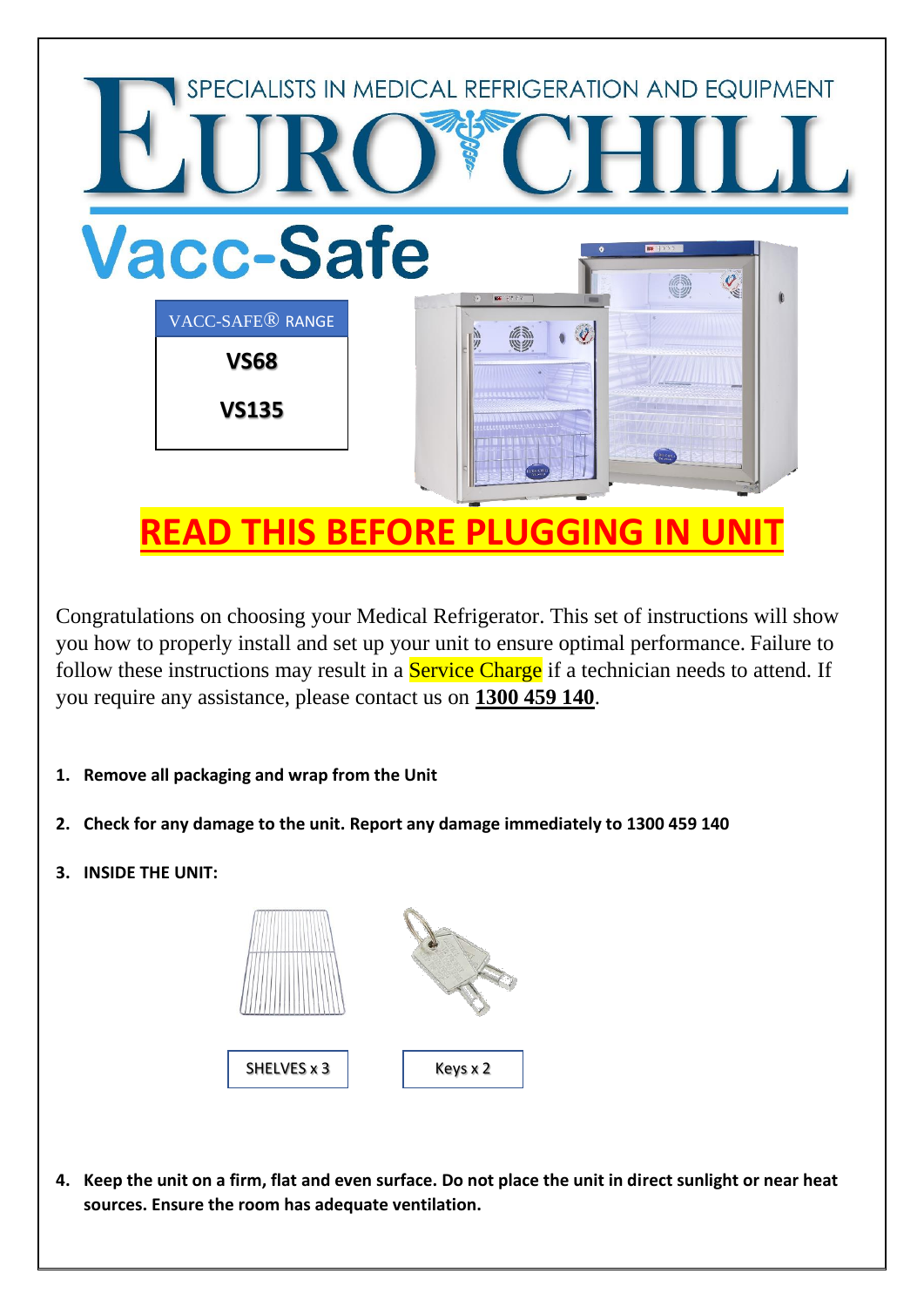- **5. Leave a minimum of 10cm around the Unit for ventilation and heat dissipation.**
- **6. Once the Unit has been positioned in its location, Adjust the leveling legs to ensure the Unit is level.**
- 
- **7. DO NOT place items on the shelves in such a way that the entire surface area is covered. This will lead to restricted airflow and reduce the efficiency and effectiveness of the Unit. A recommendation of ¾ maximum usage of the width, height and depth will allow the unit to function properly.**
- **8. START-UP: Once in position and levelled, plug in the unit to a normal GPO (General Power Outlet).**
- **9. There is a back-up battery for the controller in the event of a power failure at the rear of the Unit.**

**Ensure the switch is turned on** 



- **10. On initial start-up, depending on the ambient temperature, the Unit may temporarily go into 'Hi-Temp' Alarm Mode.** 
	- **To silence the Alarm, press**

**11. To turn the internal light on or off use the switch** 

- **12. Once the Unit has reached approximately 5°C you may begin to store items inside. Ideally, they will already be at the desired temperature. Once the unit is in range perform a reset of the high and low temperature readings.**
	- **a) NOTE: Loading the unit with room temperature product will cause the ambient temperature in the fridge to exceed 8°C and cause an alarm. It will also put excessive strain on the compressor and shorten the life of the Unit.**
- **13. To Read the last 24 hours highest and lowest inner temperature**
	- **Press both "Alarm" and "+" buttons to check the recent highest temperature.**
	- **Press both "Alarm" and "-" buttons to check the recent lowest temperature.**

•

**14. Initialise and start your DATA LOGGER as per the instructions included with the unit.**

If you have any Questions, please call our Help Line – 1300 459 140